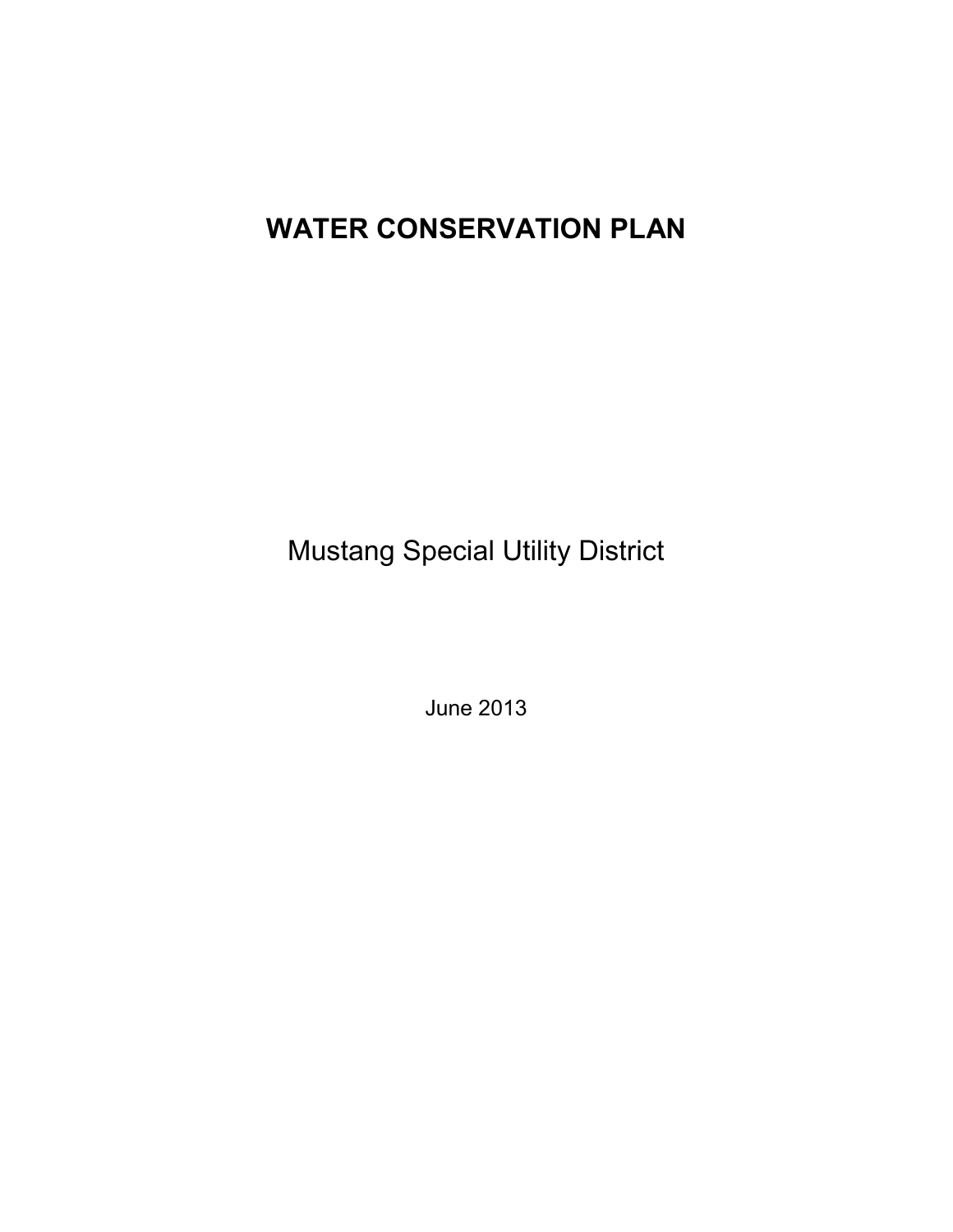# **TABLE OF CONTENTS**

| 1.1                                                                 |                                                                     |  |
|---------------------------------------------------------------------|---------------------------------------------------------------------|--|
| Section 2.                                                          |                                                                     |  |
| Section 3.                                                          |                                                                     |  |
| Section 4.                                                          |                                                                     |  |
| Section 5.                                                          |                                                                     |  |
| 5.1<br>5.2<br>5.3<br>5.4<br>5.5<br>5.6                              | Universal Metering, Meter Testing & Repair & Periodic Replacement5  |  |
| Section 6.                                                          | Additional Requirements for Larger Public Water Suppliers  8        |  |
| 6.1<br>6.2                                                          |                                                                     |  |
| Section 7.                                                          |                                                                     |  |
| 7.1<br>7.2<br>7.3<br>7.4<br>7.5<br>7.6<br>7.7<br>7.8<br>7.9<br>7.10 | Ordinances, Plumbing Codes or Rules on Water-Conserving Fixtures  9 |  |
| Section 8.                                                          |                                                                     |  |
| Section 9.                                                          | Coordination with Regional Water Planning Group & UTRWD  11         |  |
|                                                                     |                                                                     |  |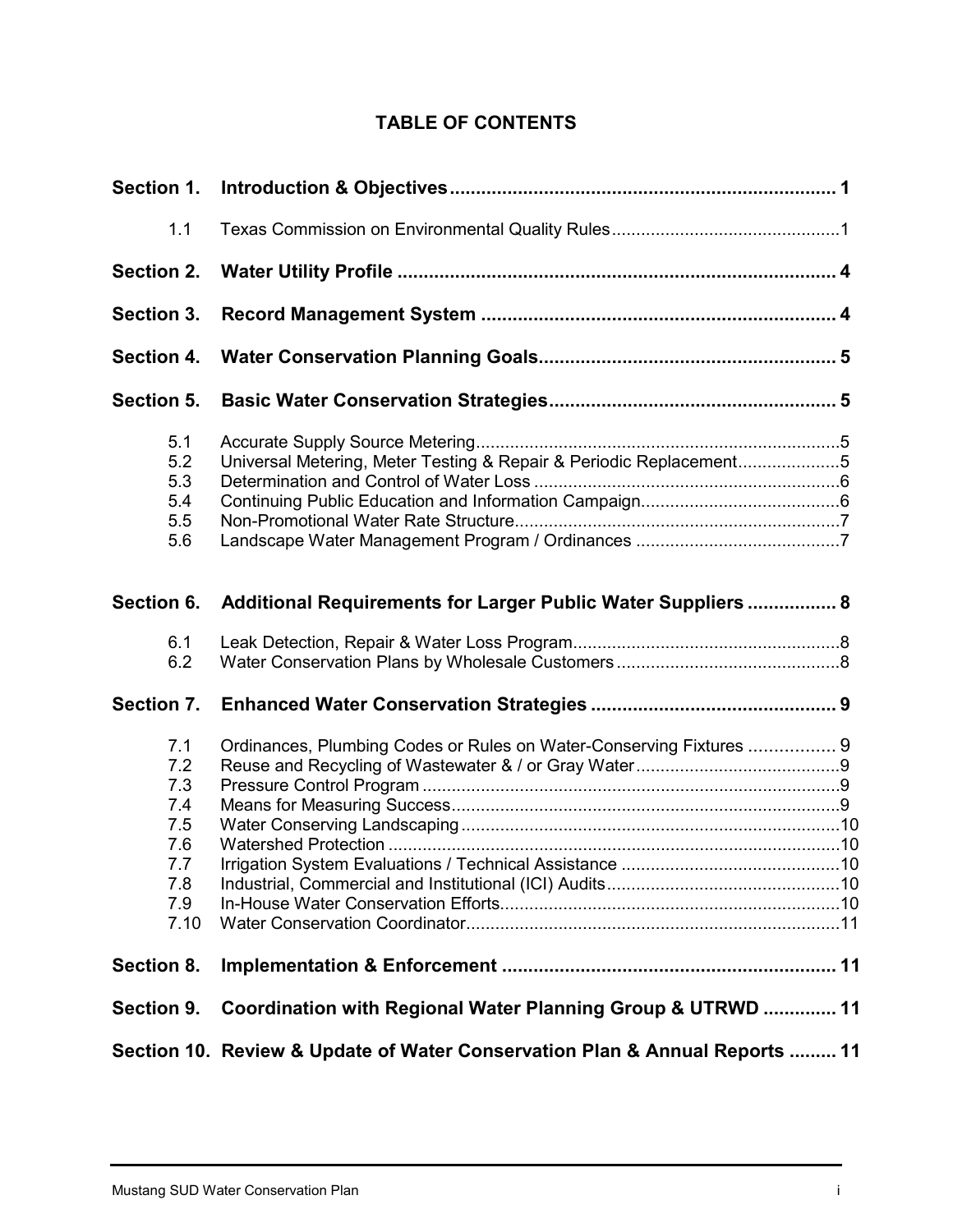# **APPENDICES**

Appendix A Ordinance or Resolution from Governing Body Adopting the Water Conservation Plan

# **LIST OF TABLES**

Table 4.1 Municipal Per Capita Target Water Saving Goals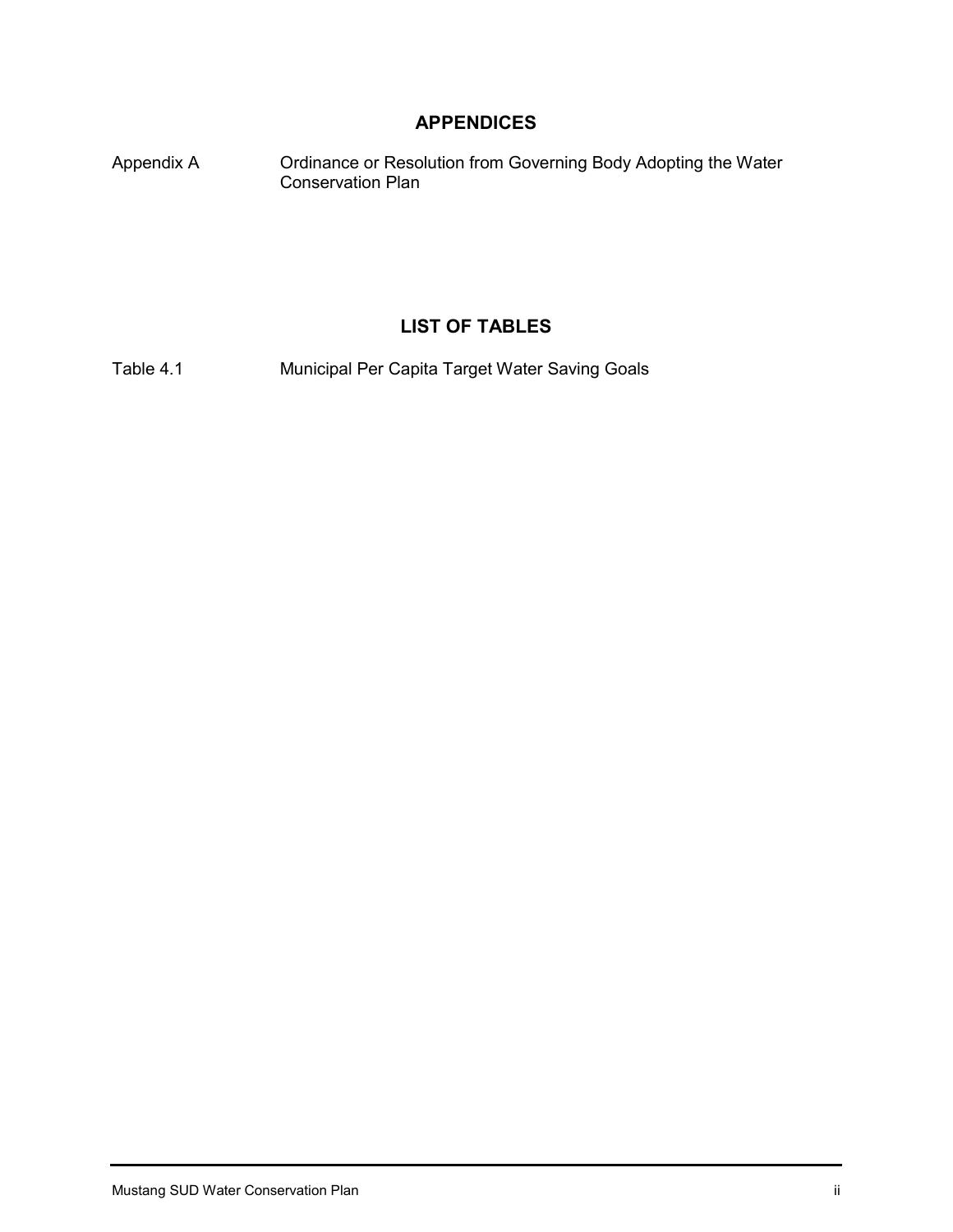# **Water Conservation Plan for Mustang Special Utility District June 2013**

# **SECTION 1**

## **Introduction and Objectives**

Effective water conservation can postpone or reduce the need for development of new water supplies, minimize the associated environmental impacts and reduce the high cost of water supply development. Even with robust conservation measures, new sources of water will be needed; conservation alone is not enough. To respond to the growing population of this region, the planning for new water resources must continue. Mustang considers water conservation an integral part of this planning process and water supply development process.

Recognizing the need for efficient use of existing water supplies, the Texas Commission on Environmental Quality ("TCEQ") has promulgated guidelines and requirements governing the development of water conservation plans for Public Water Suppliers. This update of the Water Conservation Plan (the "Plan") is consistent with the latest TCEQ requirements outlined below.

Water conservation is one critical element of a water supplier's effort to meet future water supply needs, in an economical manner and without sacrificing quality of life standards. The following are the central objectives of this Plan:

- Reduce water consumption from levels that would prevail without conservation efforts;
- Reduce the loss and waste of water, as evidenced by per capita use;
- Provide support and incentives to retail customers to maintain and continue sound conservation practices;
- Continue to improve efficiency in the use of water and
- Extend the adequacy of current water supplies by reducing the pace of growth in the annual demand for water.
- 1.1 Texas Commission on Environmental Quality Rules

TCEQ rules governing the development of water conservation plans for municipal uses by Public Water Suppliers, such as Mustang, are contained in Title 30, Part 1, Chapter 288, Subchapter A and Rule 288.2 of the Texas Administrative Code ("TAC"). The rules define a water conservation plan as:

"A strategy or combination of strategies for reducing the volume of water withdrawn from a water supply source, for reducing the loss or waste of water, for maintaining or improving the efficiency in the use of water, for increasing the recycling and reuse of water, and for preventing the pollution of water."

New rules amending 30 TAC Chapter 288 were approved by TCEQ commissioners on November 14, 2012 and made effective on December 6, 2012. The following is a summary of the key changes affecting retail public water suppliers: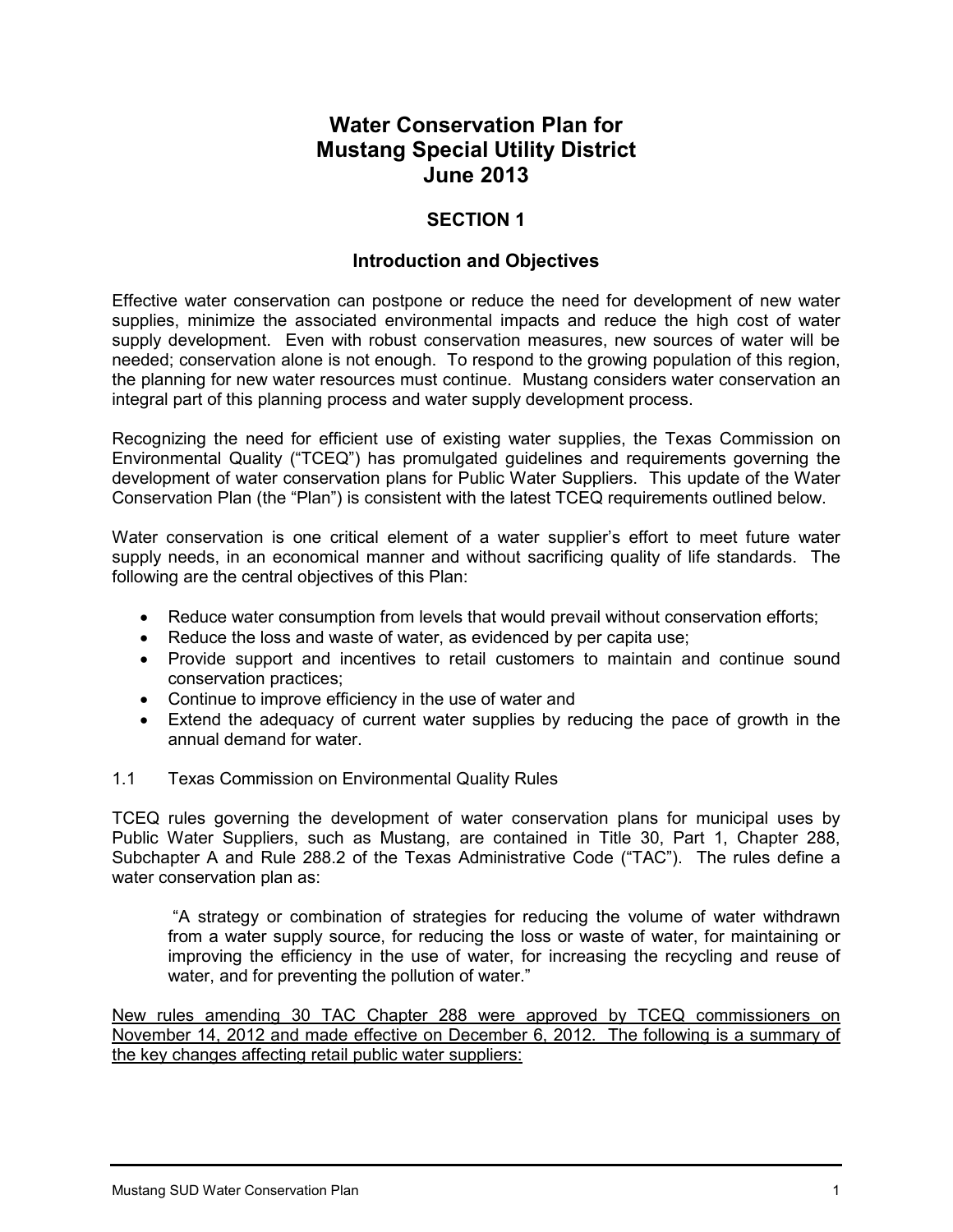- A utility profile must be prepared in accordance with the Texas Water Use Methodology; water use data must include total gallons per capita per day (GPCD) **and** residential GPCD;
- All Public Water Suppliers must classify water sales and uses into the most detailed level of water use data currently available to the record management system (e.g., (i) residential (single family and multi-family), (ii) commercial, (iii) institutional, (iv) industrial, (v) agricultural and (vi) wholesale);
- Five-year and ten-year targets for water savings must include goals for municipal use in total GPCD **and** residential GPCD and
- The term "unaccounted-for uses of water" is replaced with "water loss."

#### A. Minimum Water Conservation Plan Requirements

The minimum requirements for water conservation plans for municipal uses by Public Water Suppliers required by TCEQ are summarized below.

- *Utility Profile*: In accordance with the Texas Water Use Methodology, including, but not limited to, information regarding population and customer data, water use data (including total GPCD and residential GPCD), water supply system data and wastewater system data. (Section 2)
- *Record Management System:* Allows for the classification of water sales and uses into the most detailed level of water use data currently available to it, including, if possible, the following sectors: (i) residential (single family and multi-family), (ii) commercial, (iii) institutional, (iv) industrial, (v) agricultural and (vi) wholesale). (Section 3)
- *Goals:* Specific, quantified five-year and ten-year targets for water savings to include goals for water loss programs and goals for municipal use, in total GPCD and residential GPCD. The goals established by a Public Water Supplier are not enforceable under this subparagraph. (Section 4)
- *Accurate Metering Devices:* Metering devices have an accuracy of plus or minus five percent (5%) for measuring water diverted from the source of supply. (Section 5.1)
- *Universal Metering, Testing, Repair and Replacement:* A program for universal metering of both customer and public uses of water, for meter testing and repair and for periodic meter replacement. (Section 5.2)
- *Determination and Control of Water Loss:* Specific measures to determine and control water loss. The measures may include periodic visual inspections along distribution pipelines, periodic audits of the water system for illegal connections or abandoned services. (Section 5.3)
- *Continuing Public Education Program:* A continuing public education and information program regarding water conservation is required as part of the Plan. (Section 5.4)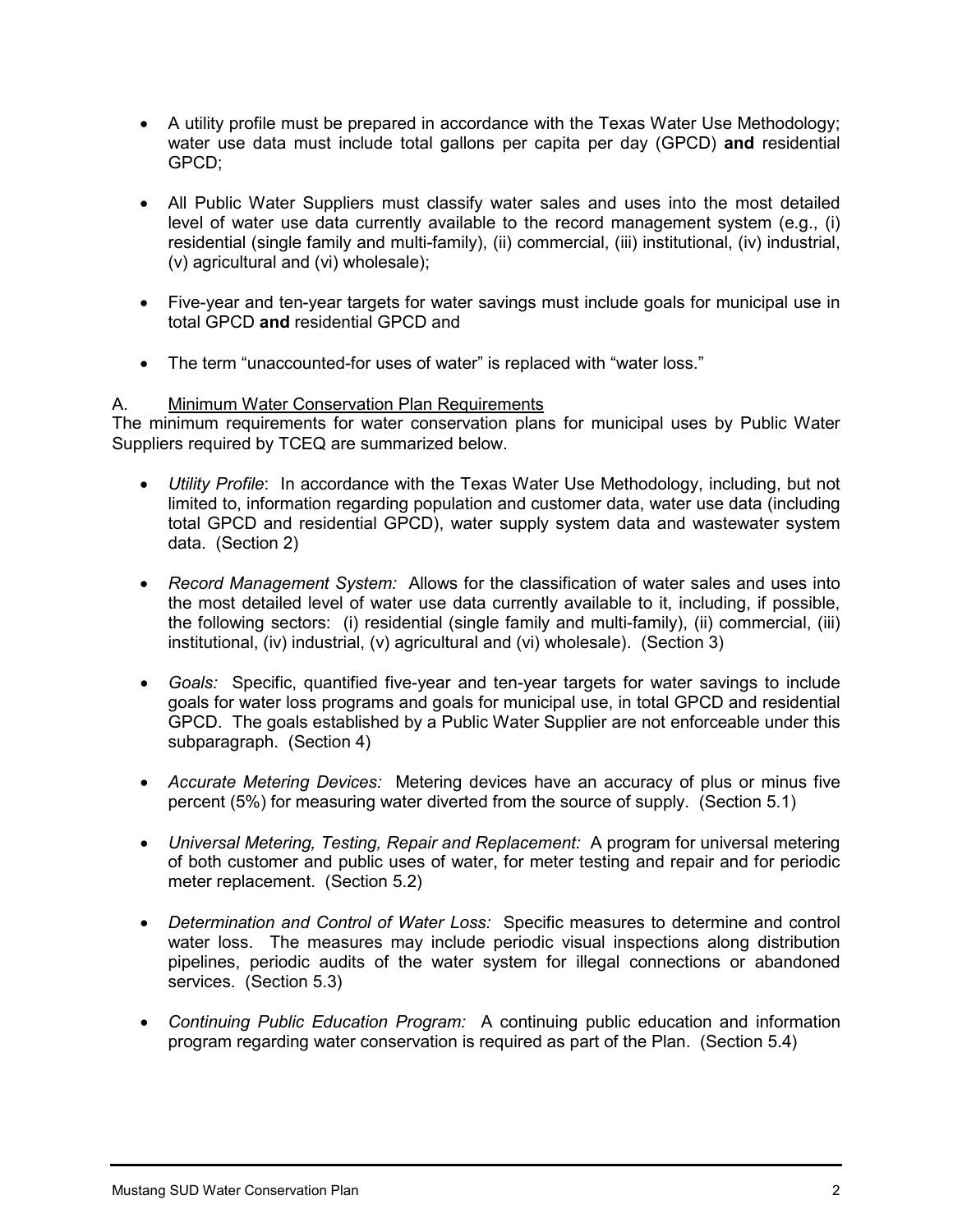- *Non-Promotional Water Rate Structure:* A water rate structure that is not "promotional," that is, rates that discourage waste and excessive use of water such as increasing block rate instead of volume discounts. (Section 5.5)
- *Landscape Water Management Program / Ordinances:* Implementing and achieving the efficient use and stewardship of water in landscape irrigation, including watering a maximum of two times per week and time-of-day watering provisions. (Section 5.6)
- *Means of Implementation and Enforcement:* The regulations require a strategy for implementing and enforcing the provisions of this Plan, as evidenced by an ordinance, resolution or tariff, and a description of the authority by which the Plan is enforced. (Section 8)
- *Coordination with Regional Water Planning Group:* Document that the Plan has been coordinated with the Regional Water Planning Group to ensure consistency with the appropriate approved regional water plan. (Section 9)

## B. Additional Requirements for Larger Public Water Suppliers

Water conservation plans for municipal uses by Public Drinking Water Suppliers serving a population of 5,000 or more and / or a projected population of 5,000 or more within the 10 years subsequent to the effective date of this Plan must include the elements summarized below.

- *Program of Leak Detection, Repair and Water Loss Accounting:* A program of leak detection, repair and water loss accounting for the water transmission, delivery and distribution system in order to control for water loss. (Section 6.1)
- *Wholesale Customer Requirements:* If applicable, a requirement in every wholesale water supply contract entered into or renewed after official adoption of the water conservation plan, and including any contract extension, that each successive wholesale customer develop and implement a water conservation plan or water conservation measures using the applicable elements in Title 30 TAC Chapter 288. (Section 6.2)

#### C. Enhanced Water Conservation Strategies

TCEQ rules identify the following strategies as optional, if they are necessary to achieve the stated water conservation goals of the Plan.

- Conservation-oriented water rates and water rate structures (Section 5.5);
- Adoption of ordinances, plumbing codes and / or rules requiring water-conserving plumbing fixtures to be installed in new structures and existing structures undergoing substantial modification or addition (Section 7.1);
- A program for the replacement or retrofit of water-conserving plumbing fixtures in existing structures;
- Reuse and / or recycling of wastewater and / or gray water, where feasible and appropriate (Section 7.2);
- A program for pressure control and / or reduction in the distribution system and / or for customer connections (Section 7.3);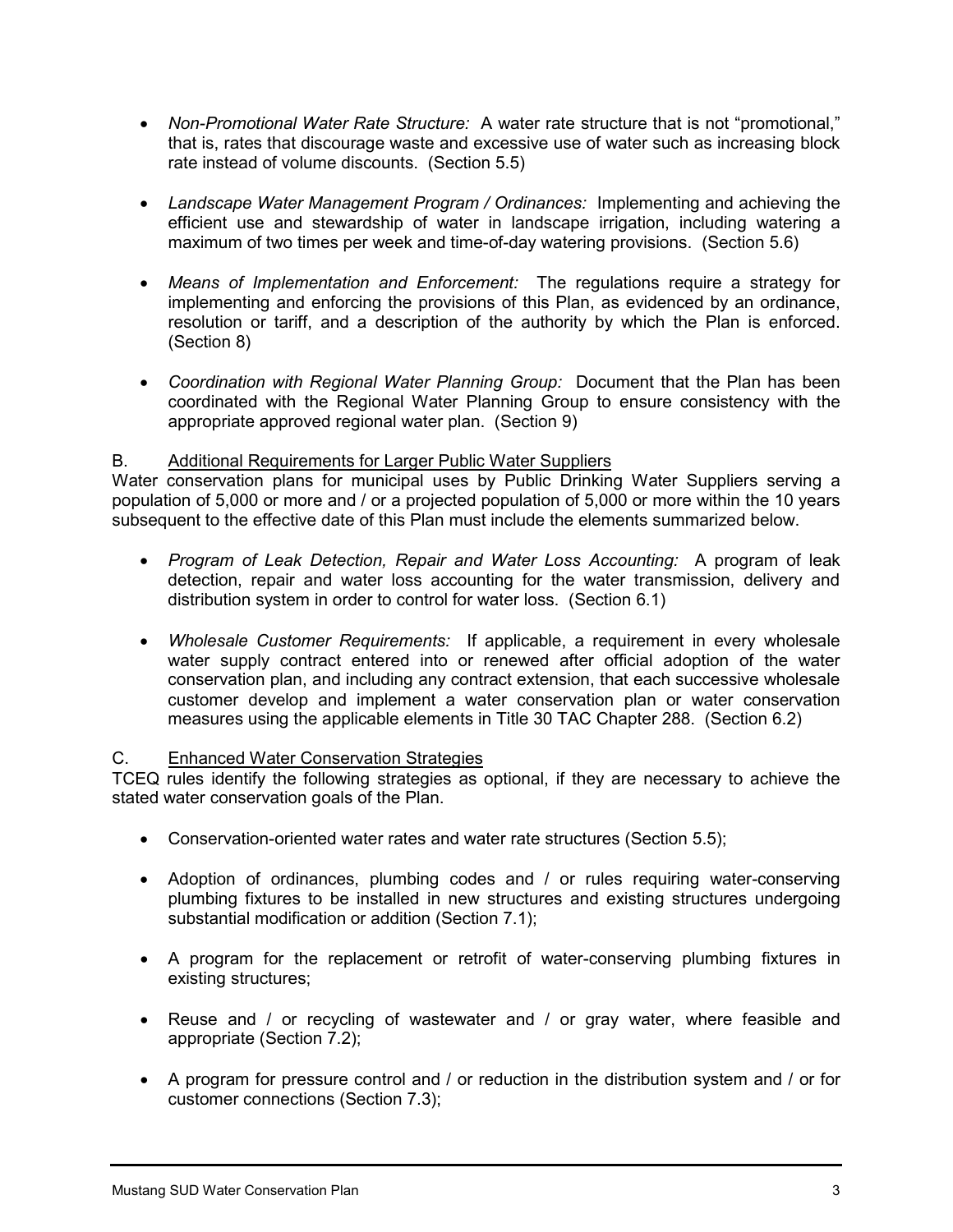- A method for monitoring the effectiveness and efficiency of the Plan (Section 7.4 and Section 10) and
- Any other water conservation practice, method or technique which the Public Water Supplier shows to be appropriate for achieving the stated goal or goals of the water conservation plan (Section 7.5 – 7.10).

This Plan sets forth a program of long-term measures under which the Mustang can improve the overall efficiency of water use and conserve its water resources. Short-term measures that respond to specific water management conditions (i.e., periods of drought, unusually high water demands, unforeseen equipment or system failure or contamination of a water supply source) are provided in Mustang's Drought Contingency Plan.

## **SECTION 2**

#### **Water Utility Profile**

Mustang's last required utility profile was submitted electronically to the Texas Water Development Board ("TWDB") in 2009. A copy of this utility profile is available in the Mustang office. The utility profile is in accordance with the Texas Water Use Methodology developed by TWDB and TCEQ, and includes information regarding population and customer data, water use data, water supply system data (including total GPCD and residential GPCD) and wastewater system data.

# **SECTION 3**

#### **Record Management System**

Mustang's current record management system is able to classify water use data into the following sectors: [list sectors – i.e., residential (single family and multi-family), commercial, institutional, industrial, agricultural and wholesale].

# **SECTION 4**

#### **Water Conservation Planning Goals**

TCEQ rules require the adoption of specific water conservation goals as part of the Plan. Mustang has developed 5-year and 10-year target water saving goals (see Table 4.1 below) for municipal use in total GPCD and residential GPCD. Specific water conservation strategies are discussed in the subsequent sections of this Plan. The goals of this Plan include the following:

- Maintain accurate supply source metering to measure and account for the amount of water diverted from the source of supply;
- Maintain a program of universal metering, meter replacement and repair and periodic meter replacement;
- Maintain the level of water loss in Mustang's water system below 10% annually;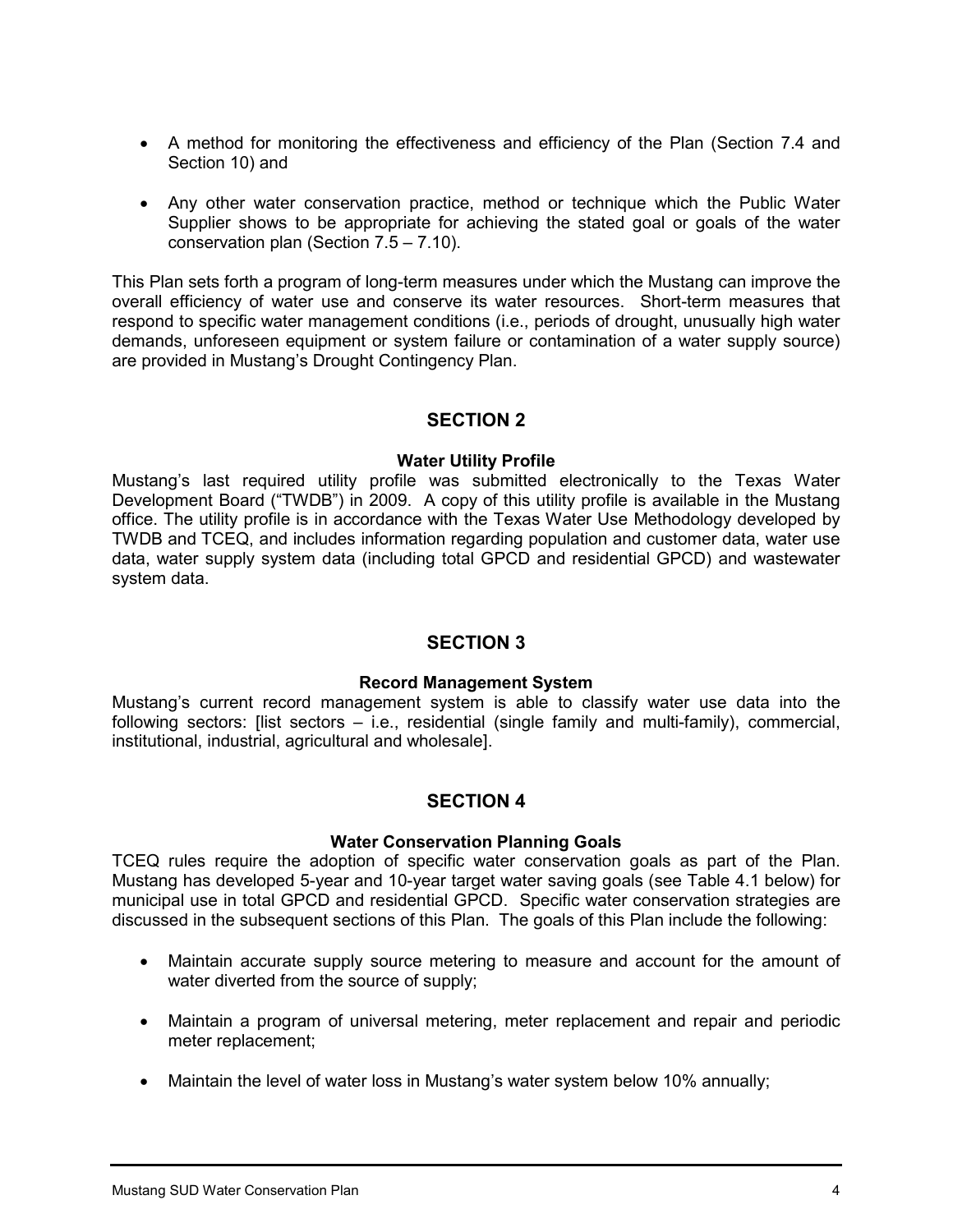- Raise public awareness of water conservation and encourage responsible public behavior through a coordinated public education and information program;
- Continue to implement a water rate structure to encourage water conservation;
- Implement and enforce the Plan by officially adopting the Plan through an ordinance / resolution / tariff, describing the authority by which Mustang will implement and enforce the Plan and documenting coordination with the Region C Water Planning Group;
- Maintain a program of leak detection and repair;
- Decrease waste in lawn irrigation by implementing and enforcing landscape water management regulations and

| <b>Description</b>                                              | <b>5-Year Goal</b><br>(GPCD) |                    | 10-Year Goal<br>(GPCD) |                    |
|-----------------------------------------------------------------|------------------------------|--------------------|------------------------|--------------------|
|                                                                 | *Total                       | <b>Residential</b> | *Total                 | <b>Residential</b> |
| Average Per Capita<br><b>Municipal Use</b>                      | 110                          | 110                | 105                    | 105                |
| <b>Less Projected Reduction</b><br>Due to Elements in this Plan | 5                            | 5                  | 10                     | 10                 |
| <b>Water Conservation Goals</b>                                 | 105                          | 105                | 95                     | 95                 |

#### **Table 4.1 Municipal Per Capita Target Water Saving Goals**

\*Includes (i) residential (single family and multi-family), (ii) commercial, (iii) institutional, (iv) industrial, (v) agricultural and (vi) wholesale

# **SECTION 5**

#### **Basic Water Conservation Strategies**

This section outlines Mustang's basic water conservation program strategies that are planned to be implemented to achieve or exceed the stated water conservation goals above.

#### **5.1 Accurate Supply Source Metering**

Mustang uses the following source(s) of water: groundwater pumped plus treated surface water supplied by UTRWD. Mustang meters all water delivered into the distribution system from each water well site using meters having an accuracy of plus or minus five percent (5%). Mustang currently calibrates its meters at each water well site on a regular basis and regularly checks the calibration of each meter at one (1) to two (2) year intervals.

#### **5.2 Universal Metering, Meter Testing and Repair and Periodic Meter Replacement**

Water usage for all customers of Mustang, including public and governmental users, is metered. Mustang will continue to implement its meter testing and calibration program of its service connections to identify any water loss and to determine if the meter readings are outside the acceptable range according to AWWA standards.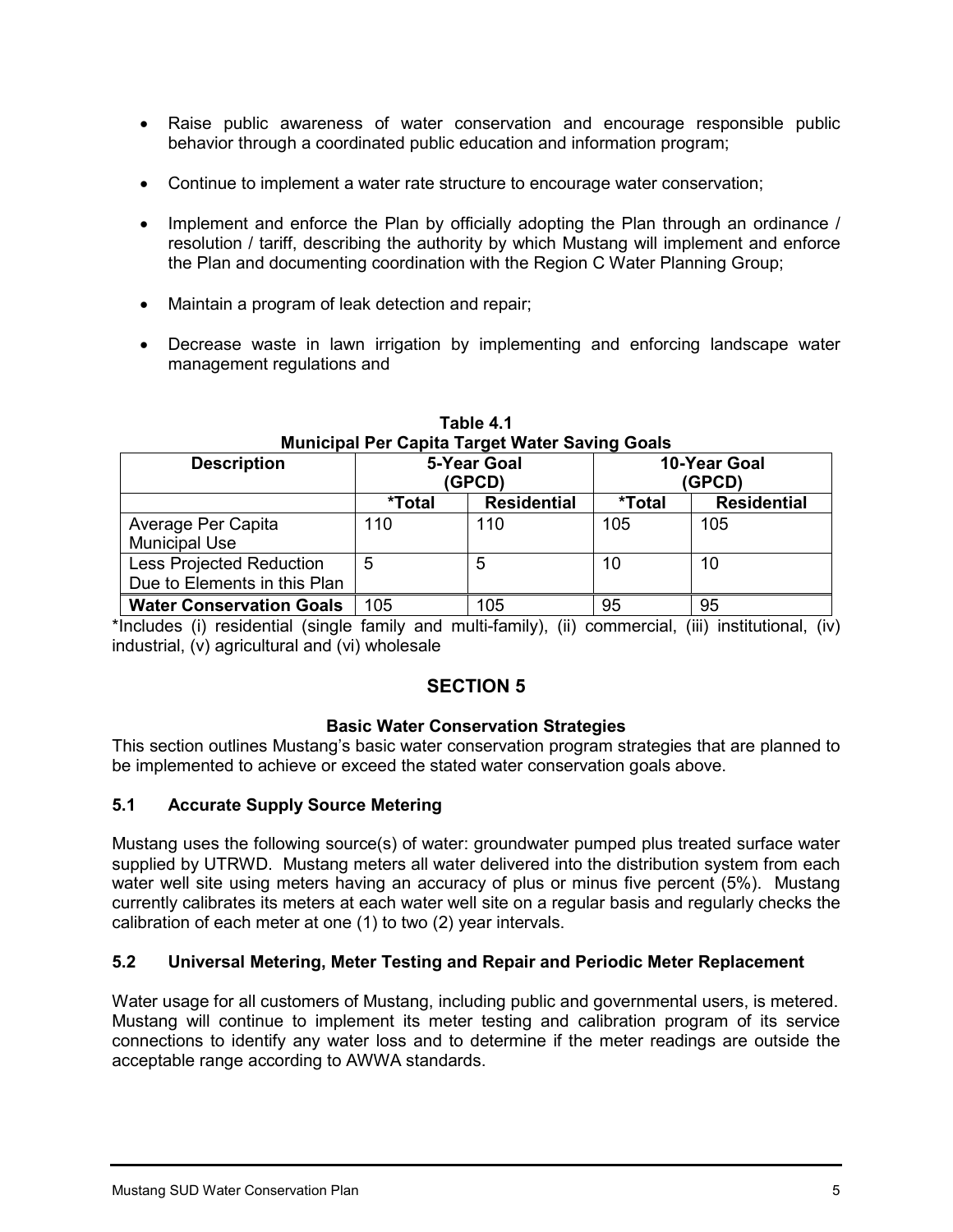Meters registering any unusual or questionable readings are tested for accuracy. Inaccurate meters are repaired or replaced as needed. Mustang replaces meters at 10 to 15-year intervals depending on meter size.

#### **5.3 Determination and Control of Water Loss**

Water loss is the difference between the amount of water produced or received and the amount delivered to retail, public and governmental users - - plus authorized but unmetered uses. Water loss can include several categories:

- Inaccuracies in retail meters;
- Accounts which are being used but have not yet been added to the billing system;
- Losses due to water main breaks and leaks in the water distribution system;
- Losses due to illegal connections and theft and
- Unmetered uses such as firefighting, flushing water mains and water for public buildings and water treatment plants.

Measures to control water loss are part of the routine operations of Mustang. Field crews and other personnel are expected to look for and report evidence of leaks in the water distribution system. Personnel are trained to watch for and report signs of illegal connections so they can be quickly addressed.

Water loss is calculated in accordance with the water utility profile in Appendix B. With the measures described in this Plan, the goal for Mustang is to maintain its water loss below ten percent (10%) annually. If water loss exceeds this goal, Mustang will complete an audit of its water distribution system to determine the source(s) of and reduce the water loss. The annual conservation report described in Section 10 is the primary tool that should be used to monitor water loss.

#### **5.4 Continuing Public Education and Information Program**

Mustang's public education and information program is designed to provide information to as many retail customers as possible. Mustang will promote its water conservation strategies outlined in this Plan as well as the measures and activities discussed below.

- Informative School Program. Provide water conservation information to area schools. This may consist of providing textbook covers containing water conservation messages, integrating curriculum into school classrooms (e.g., *Waters to the Sea: Trinity River*) and educating students through poster contests, classroom presentations, demonstrations, etc.
- Literature Program. Insert water conservation information with water bills at least once per year as well as make information available to the public at utility offices or other public places. Information may include material developed by Mustang staff using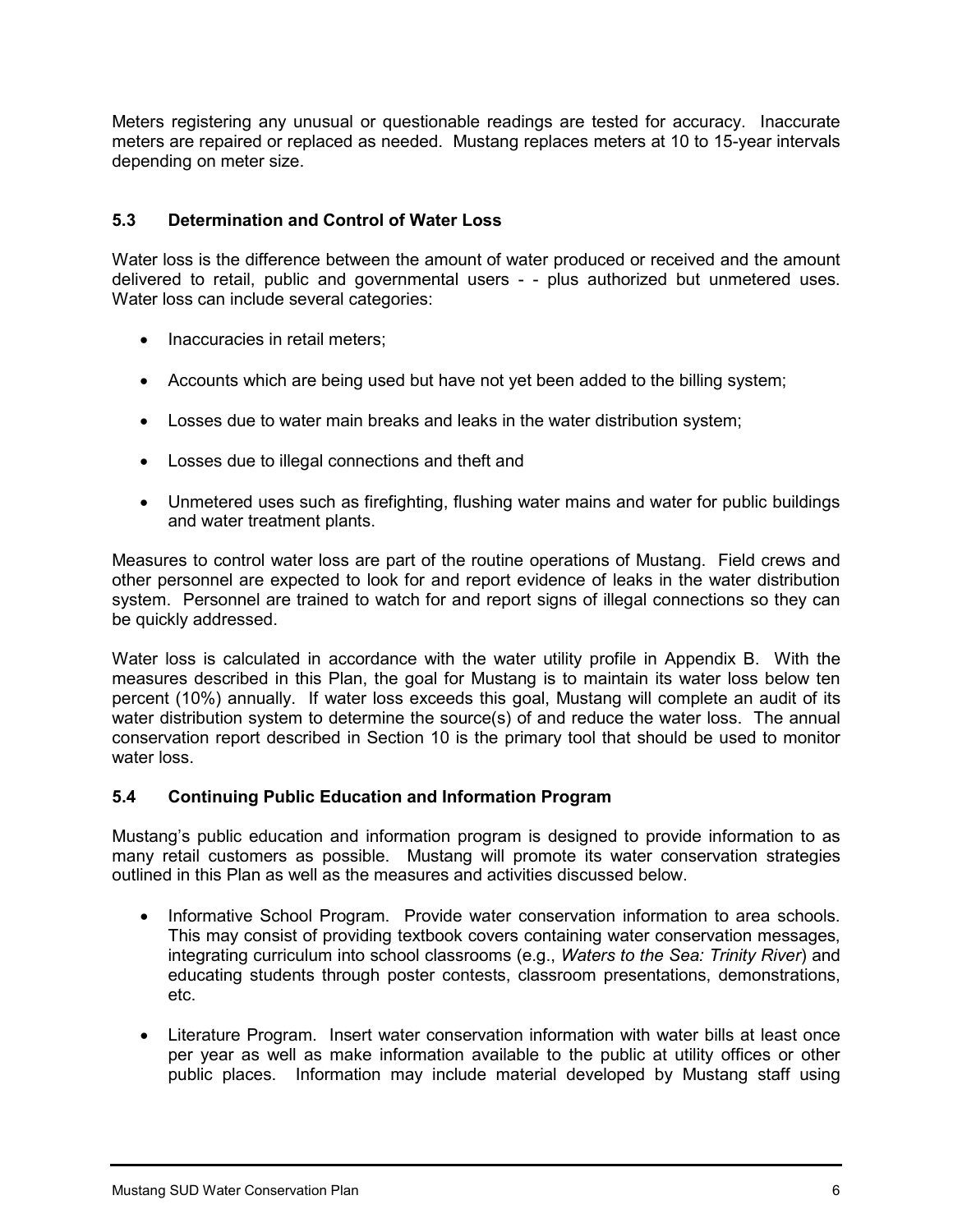material obtained from UTRWD, TWDB, TCEQ and other sources that pertain to water conservation in general and specific to landscape irrigation conservation.

- Special Events and Promotions. Make available promotional / educational items at special events focusing on water conservation in the landscape, home and business. Items may include Texas SmartScape® bookmarks, water bottles, toilet-leak test kits, water conservation coloring books, etc.
- Website. Make information on water conservation available on Mustang's website and include links to sites with good information about water conservation, such as to Texas SmartScape, TWDB and TCEQ.
- Speaking Engagements. Notify local organizations, schools and civic groups that Mustang's staff, and staff of UTRWD, are available to make presentations on the importance of water conservation and the best ways to save water.

Other best management practices that may be included as part of the public education and information program:

• Public service announcements;

.

• Awards / certificates to recognize water efficient commercial users – recognize water saving landscape designs

#### **5.5 Non-Promotional Water Rate Structure**

Mustang has adopted an increasing block water rate structure that is intended to encourage water conservation and discourage waste and excessive use of water.

#### **5.6 Landscape Water Management Program / Ordinances**

Mustang seeks to promote the efficient use and stewardship of water, and provides a consistent message throughout its service area. Mustang has implemented the following landscape water management strategies:

- Time of Week. Limit outdoor watering (automatic systems or hose-end sprinklers) to no more than two (2) times per week. Watering with hand-held hoses, soaker hoses or drip irrigation is allowed at any time.
- Time of Day Watering. No outdoor watering with automatic irrigation systems or hoseend sprinklers from 10:00 a.m. to 6:00 p.m. each day beginning June 1 and ending September 30 of each year. Watering with hand-held hoses, soaker hoses or drip irrigation systems is allowed at any time.

These strategies are intended to be actively promoted by Mustang through public information programs for voluntary compliance by its customers. These strategies become mandatory and enforceable under the Drought and Emergency Response Stages 1 through 4.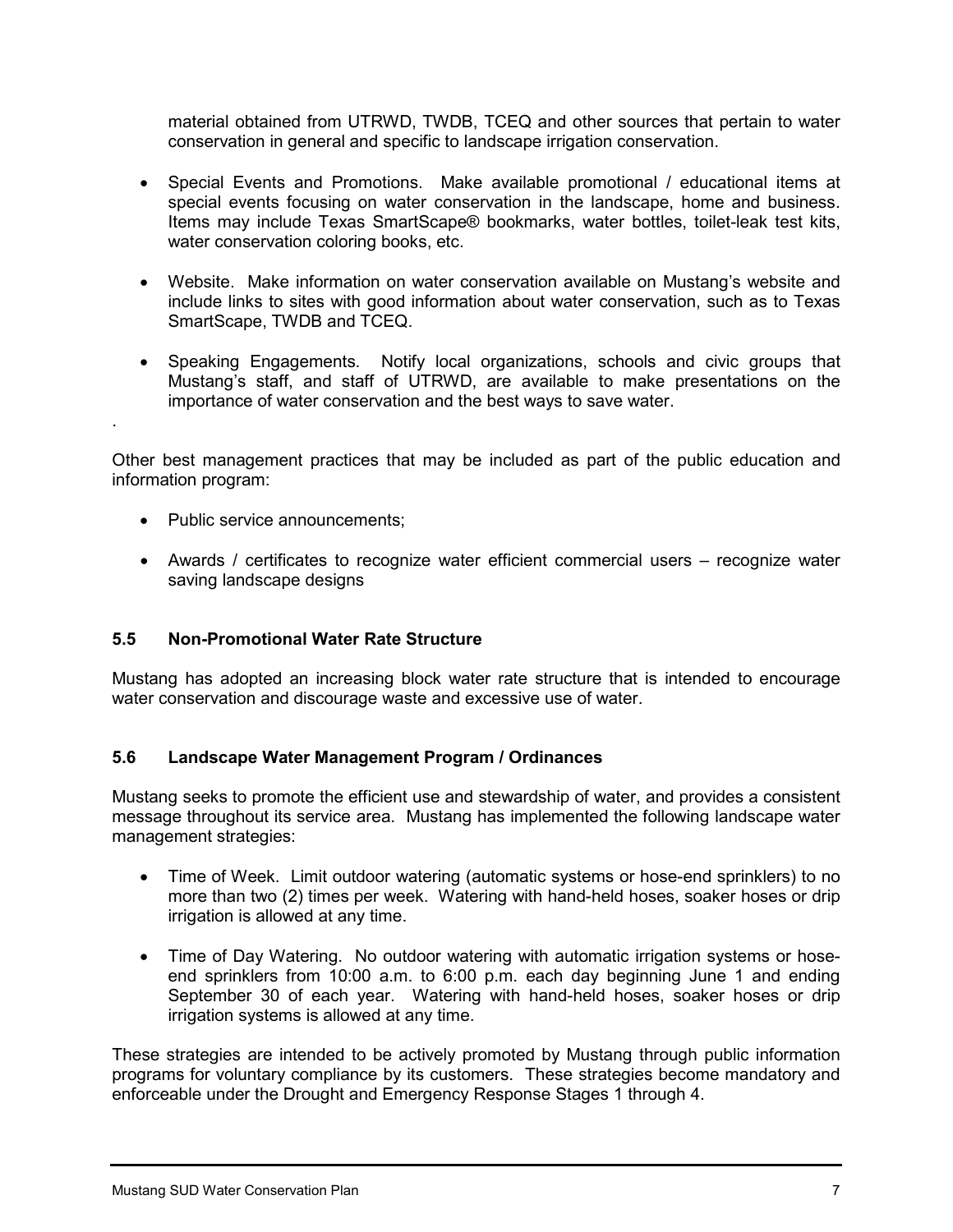*Strategies that may be adopted to reduce waste in landscape irrigation include:*

- *Require all new irrigation systems include rain and freeze sensors;*
- *Require all new irrigation systems be in compliance with state design and installation standards (TAC Title 30, Part 1, Chapter 344);*
- *Prohibit the design and installation of irrigation systems that spray directly onto impervious surfaces such as sidewalks and roads or onto other non-irrigated areas;*
- *Require well maintained automatic irrigation systems to avoid waste of water;*
- *Prohibit outdoor watering during any form of precipitation and during freezing temperatures and*
- *Enforce strategies by a system of warnings followed by fines for continued or repeat violations.*

#### **5.7 Reservoir Systems Operations Plan**

Not applicable to Mustang due to not owning any reservoirs.

# **SECTION 6**

#### **Additional Requirements for Larger Public Drinking Water Suppliers**

Water conservation plans for municipal uses by Public Drinking Water Suppliers serving a current population of 5,000 or more and / or a projected population of 5,000 or more within the ten (10) years subsequent to the effective date of this Plan must include the elements below.

#### **6.1 Leak Detection, Repair and Water Loss Program**

Mustang trains its personnel (e.g., meter readers, maintenance crews, etc.) to look for and report evidence of water leaks in the water distribution system to the appropriate department. Personnel are asked to watch for and report signs of illegal connections and abandoned services. All leaks are repaired as soon as possible, and all illegal connections and abandoned services are investigated as soon as possible in order to maintain a sound water system. Areas of the water distribution system in which numerous leaks and line breaks occur are programmed for replacement, as funds are available.

#### **6.2 Water Conservation Plans by Wholesale Customers**

Mustang will include language in its wholesale water supply contract with these entities requiring said entity to develop and implement a water conservation plan or water conservation measures using the applicable elements in 30 TAC Chapter 288, and having similar conservation strategies as provided in this Plan.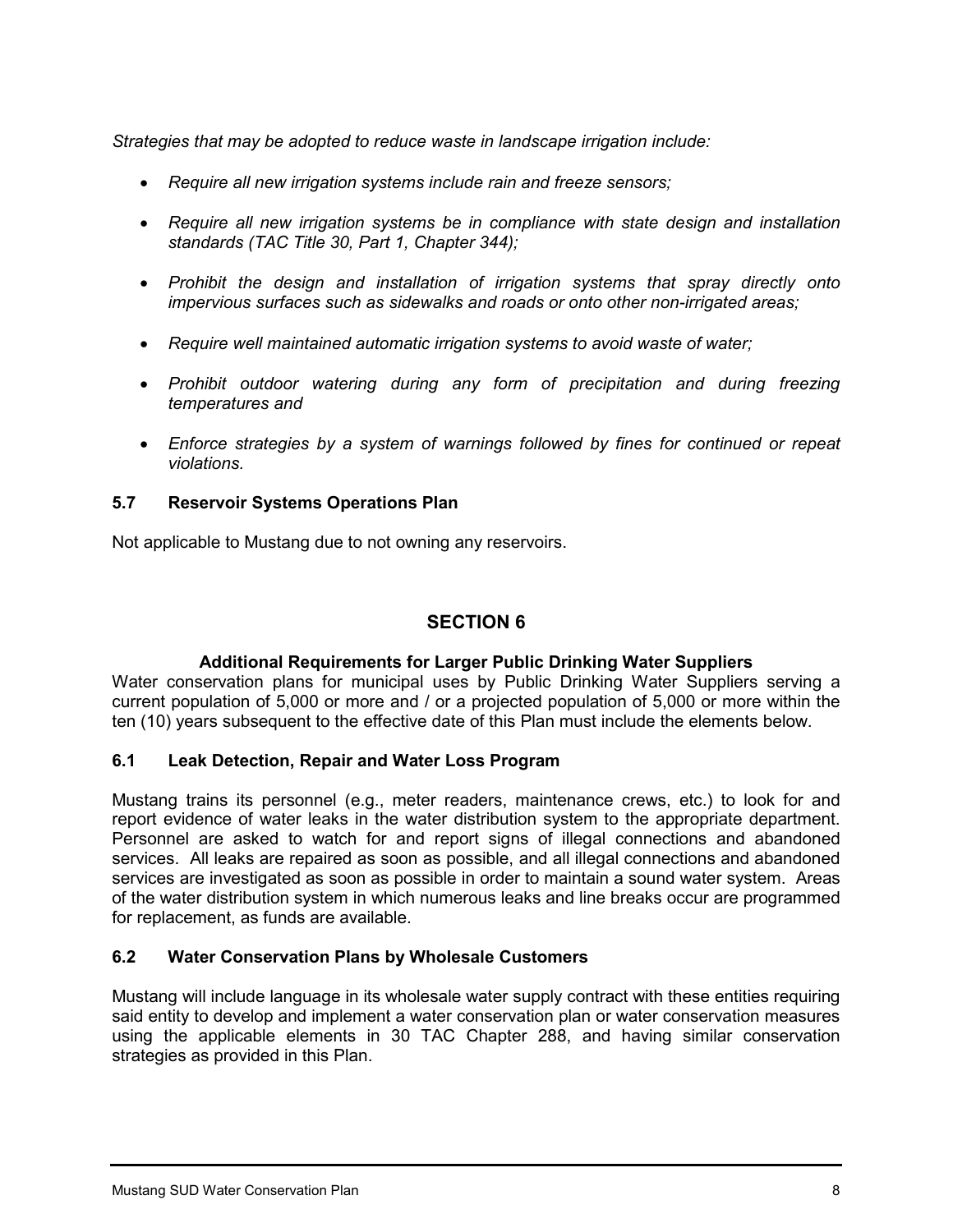# **SECTION 7**

#### **Enhanced Water Conservation Strategies**

Mustang has selected the following additional water conservation strategies, described below, to achieve the water conservation goals of the plan.

#### **7.1 Ordinances, Plumbing Codes or Rules on Water-Conserving Fixtures**

The State of Texas has required water-conserving fixtures in new construction and renovations since 1992. The state standards call for flows of no more than 2.5 gallons per minute (gpm) for faucets, 3.0 gpm for showerheads and 1.28 gallons per flush for toilets. Similar standards are now required nationally under federal law. These state and federal standards assure that all new construction and renovations will use water-conserving fixtures. Mustang has or will incorporate these plumbing code standards into its building regulations.

Over the next five (5) years, Mustang may evaluate the feasibility and merits of an optional rebate program to encourage replacement of older fixtures with water conserving fixtures. A rebate program may include one or more of the following concepts:

- Low-flow toilet replacement and rebate;
- Pressure reduction in the system or for individual customers;
- Rain / freeze sensors for irrigation systems,
- Low-flow showerhead and sink aerators replacement;
- Water efficient clothes washer rebates or
- Other water conservation incentive programs.

#### **7.2 Reuse and Recycling of Wastewater and / or Gray Water**

Mustang cooperates with UTRWD in the promotion of and achieving reuse of treated effluent on a regular basis.

#### **7.3 Pressure Control Program**

Mustang has determined a reasonable system pressure for each pressure zone in its retail distribution system, and has installed internal pressure control stations and customer service pressure regulators where needed.

#### **7.4 Means for Measuring Success**

Mustang will make every effort to measure and quantify water savings achieved through its programs. The water saving results will be used to monitor the effectiveness and efficiency of Mustang's water conservation program.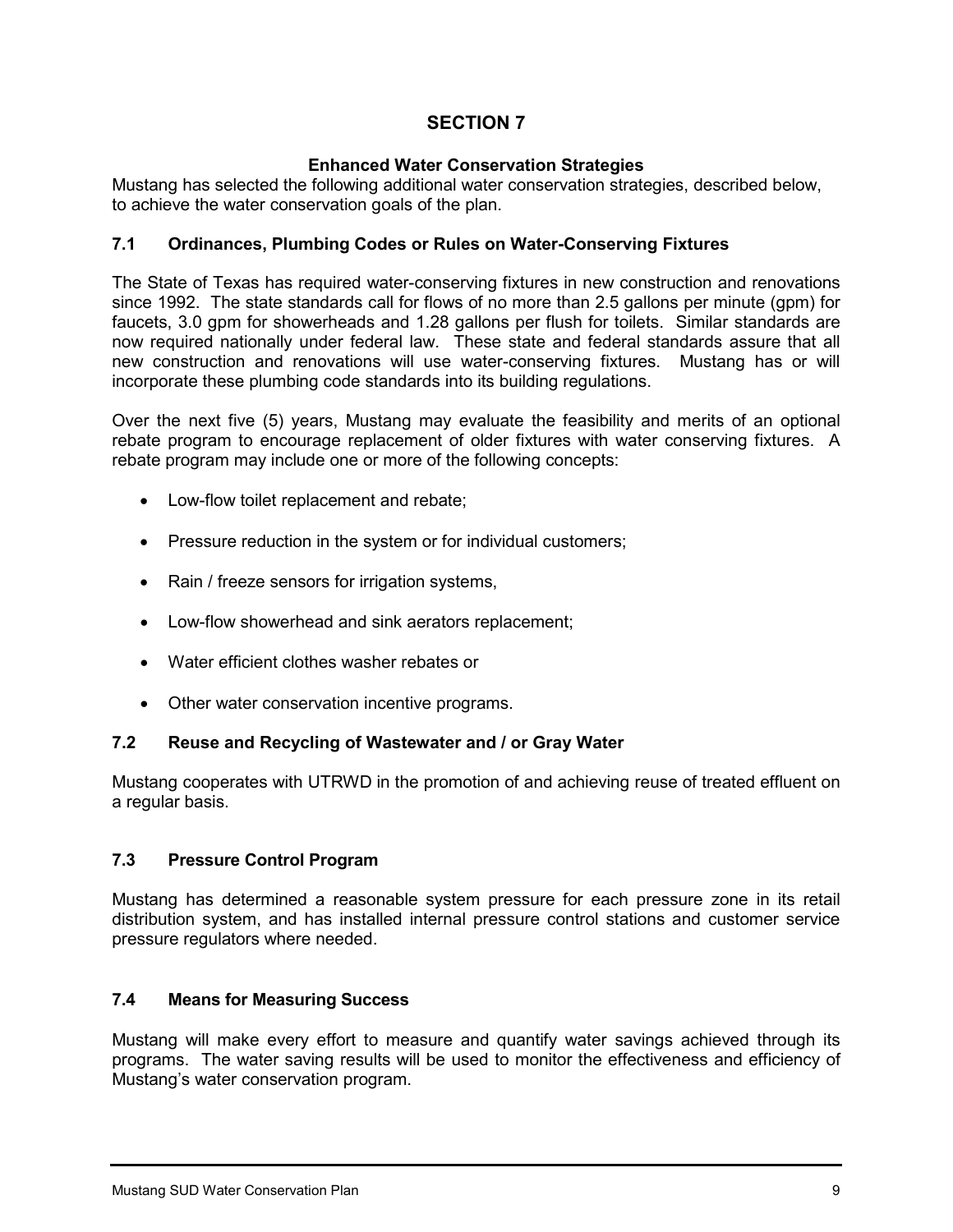# **7.5 Water Conserving Landscaping**

As part of its public education program, Mustang encourages its retail customers to incorporate Texas SmartScape**®** principles into their respective landscapes. Texas Smartscape was developed through the North Central Texas Council of Governments in cooperation with cities, utilities and other agencies to educate citizens on the ecological, economic and aesthetic benefit of using landscape plants, shrubs, grasses and trees that are native or adapted to the regional climate and local conditions.

#### **7.6 Watershed Protection**

Mustang is participating in UTRWD's coordinated program for watershed protection aimed at educating the public about protecting local watersheds and water quality. To help communicate the important role that watersheds have in the water supply for this region, UTRWD created a watershed logo and sign for customers use.

## **7.7 Irrigation System Evaluations / Technical Assistance**

To improve water conservation and efficiency in landscape watering practices, Mustang provides technical assistance to retail customers (residential, industrial, commercial and institutional), and performs irrigation system evaluations to identify potential system leaks, diagnose equipment malfunctions and recommend equipment upgrades to enhance water efficiency.

## **7.8 Industrial, Commercial and Institutional (ICI) Audits**

Mustang offers an outreach program to assist large water users find ways to operate more efficiently, save water and energy and lower their costs. Water savings are realized as the ICI customers implement audit recommendations. In addition to these audits, ICI customers who have implemented said recommendations and have taken proactive steps in using water more wisely and efficiently are publicly recognized.

#### **7.9 In-House Water Conservation Efforts**

Mustang has implemented an in-house water conservation program, including the following elements:

- Uses native or adapted drought tolerant plants, trees and shrubs in the majority of its landscapes;
- Irrigation of facilities occurs during off-peak times at night and early morning to avoid evaporation losses;
- Irrigation is limited to the amount needed to promote survival and health of plants and lawns, including limitation on frequency and time-of-day watering (see Section 5.6);
- Irrigation will be avoided on Saturday and Sunday if possible, since these are periods of high water use by the public and
- Irrigation will be accomplished with treated wastewater effluent wherever feasible and practicable.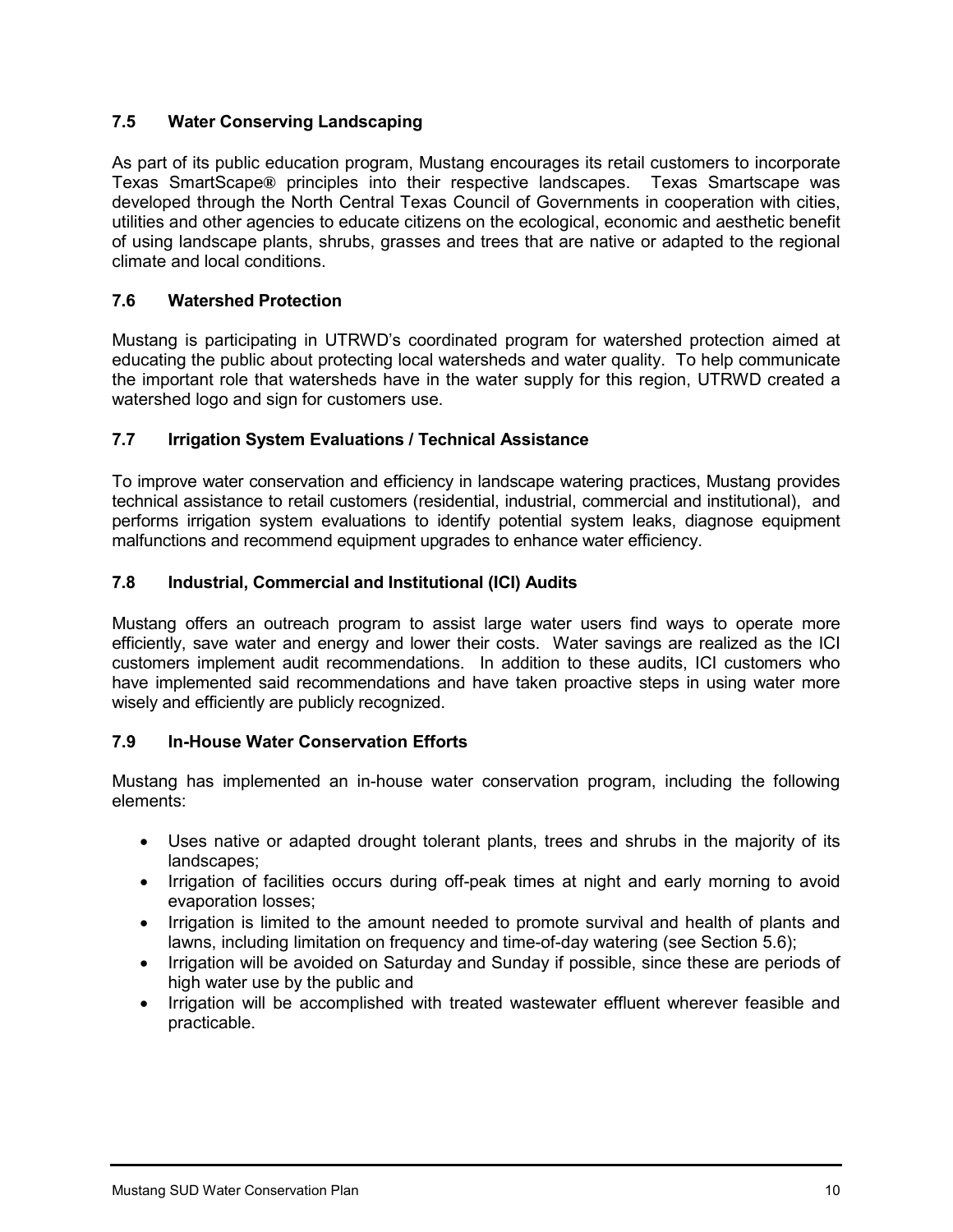#### **7.10 Water Conservation Coordinator**

Mustang has designated a Water Conservation Coordinator. The Conservation Coordinator is responsible for the preparation, implementation and enforcement of the water conservation and drought contingency plans, as well as the preparation and submittal of annual conservation status reports and implementation of Mustang's conservation program.

## **SECTION 8**

#### **Implementation and Enforcement**

A copy of Mustang's ordinance indicating official adoption of the water conservation plan is provided in Appendix A. The Water Conservation Coordinator is authorized to implement and enforce the Plan as described in Section 7.10. Such responsibilities may involve:

- Overseeing the execution and administration of all Plan elements;
- Supervising the keeping of records for the program verification and to assess the program effectiveness and
- Making recommendations for changes in the Plan as needed.

## **SECTION 9**

#### **Coordination with Regional Water Planning Group and UTRWD**

Mustang has coordinated with the Region C Water Planning Group and UTRWD to ensure consistency with the approved regional water plan and UTRWD's water conservation plan.

#### **SECTION 10**

#### **Review and Update of Water Conservation Plan and Annual Reports**

As required by TCEQ rules, Mustang will review and update this Plan every five (5) years. The Plan will be updated as appropriate based on an assessment of previous five-year and ten-year targets and any other new or updated information. The next revision of the Plan is due by May 1, 2014. Any revised Plan must be submitted to the TWDB within 90 days of adoption of the community water system.

Mustang is also required to submit an annual report on the progress in implementing its water conservation plan. Retail public water suppliers providing water service to 3,300 or more connections must also submit an annual report to TWDB by May 1 of each year. Said report will be used to monitor the effectiveness and efficiency of Mustang's water conservation program.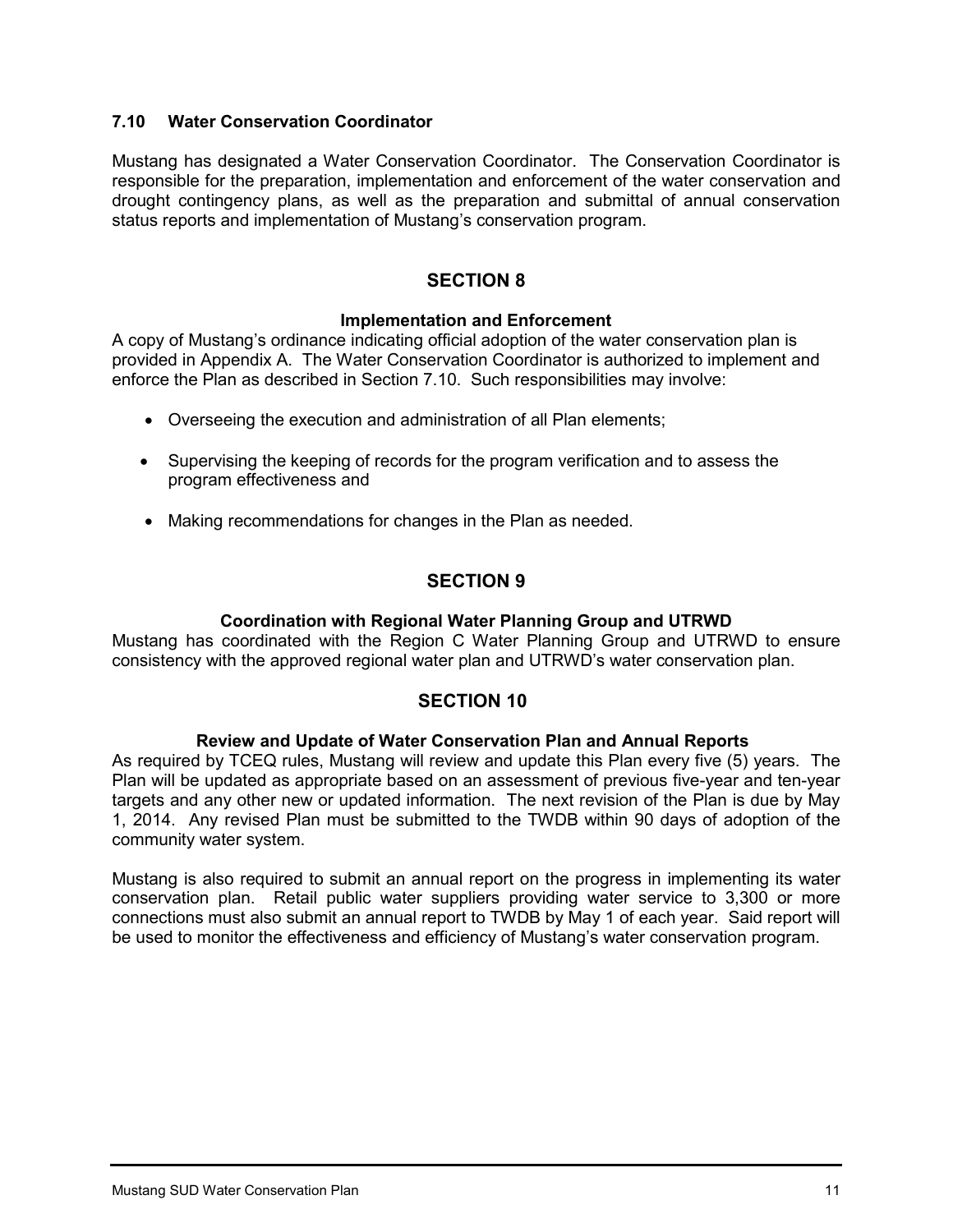# **APPENDIX A**

Ordinance or Resolution from Governing Body Adopting the Water Conservation Plan